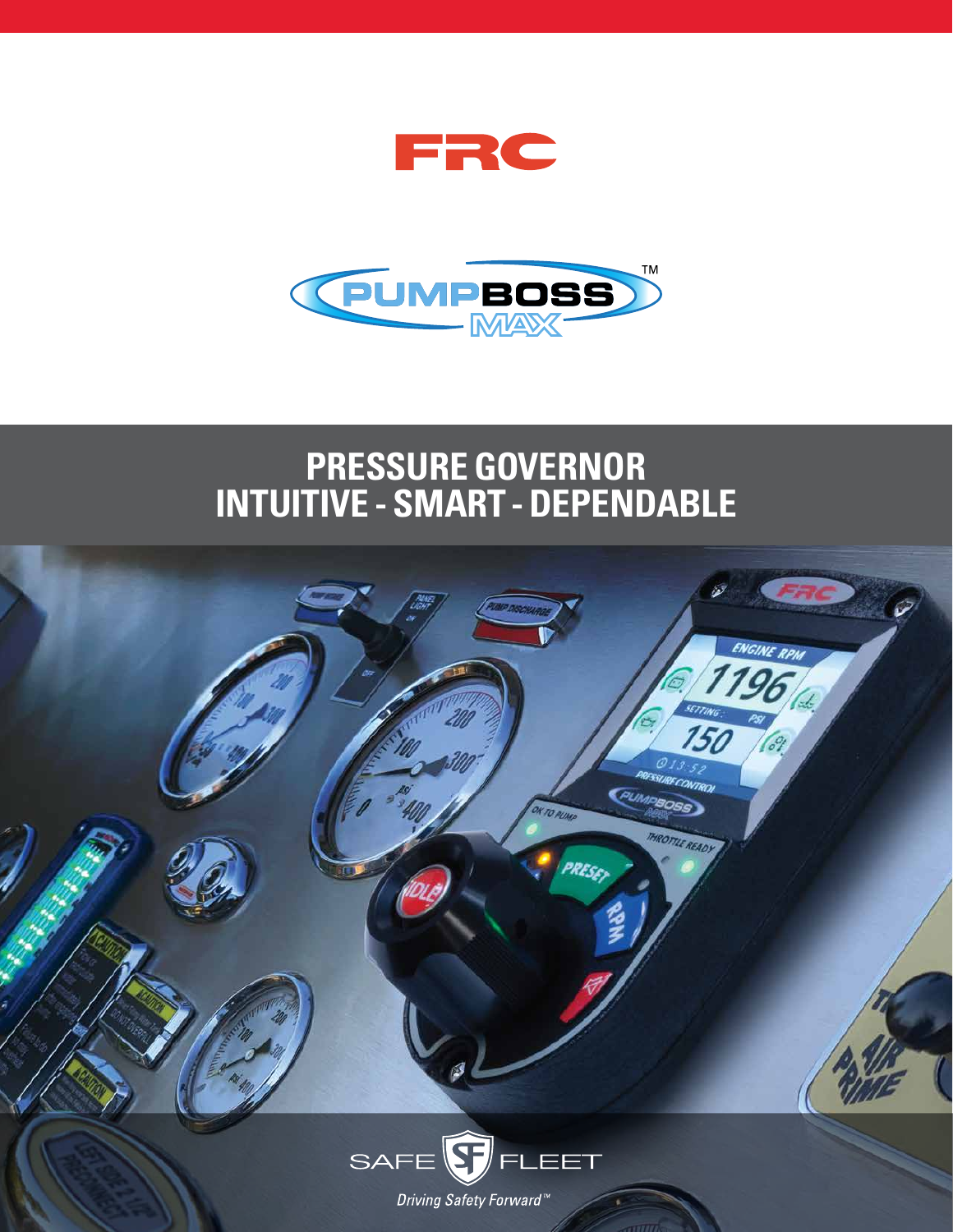

# **PUMPBOSS™ MAX**

A pressure governor has never been so easy to use. Take advantage of the large high, resolution Vivid Impact<sup>™</sup> display for effortless navigation. High tactile buttons and a two inch control knob are designed to make gloved operation easier than ever. With it's bright display and rugged design, the PumpBoss Max LCD display is highly visible under sunlight and engineered to perform in extreme temperatures.

New LCD display and custom Graphic User Interface delivers real-time, detailed pump and engine information. Intuitive icons provide key operational status at a glance.

### **PUMPBOSS MAX CONSTANTLY MONITORS DISCHARGE PRESSURE**

The PumpBoss Max pressure governor uses state-of-the-art programmable microprocessor technology which operates in one of two modes, pressure or RPM. It maintains a steady pump discharge pressure within system capabilities by controlling the engine speed or holding a selected engine RPM.

- High tactile keypad buttons make gloved operation easy
- Info center menu button -Parameter value read-out (replaces governor setting display when activated)
- Red IDLE button brings the engine to idle RPM quickly

PumpBoss Max can monitor both the pump intake and discharge pressure, providing improved defense against pump cavitations.

- § More intuitive
- § Check Engine, Stop Engine, Warning and Alarm icons on display
- Message bar displays error or warning information
- Recognition of no water condition with automatic response
- **Example 2** Limits increase of pressure when in RPM mode

The large, impact resistant 3.5" (89 mm) LCD screen displays engine RPM and provides a constant display of engine oil pressure, engine coolant temperature, transmission temperature, and battery voltage. A message display shows the pressure or RPM setting during normal operations and fault warning alarms as they occur. When selected by the operator it will show monitored information, stored data, and programed options.

### **EVEN MORE REASONS TO GO MAX**



### § Large, impact resistant 3.5" (89 mm) LCD screen for unmatched durability and high resolution Vivid Impact<sup>™</sup> display, high visibility under sunlight

- Easy to navigate
- Menu for setup
- § Programmable preset settings
- § Display brightness able to set threshold/trigger for daytime/nighttime mode
- § Ability to sync daytime and night mode with another Safe Fleet device on pump panel
- § Adjust vehicle related parameters, calibrations, warning and alarm values
- § Choice of psi, kPa or BAR
- § Knob rotation programmable for clockwise (default) or counter-clockwise
- **•** Engine type programmable
- Adjustable engine ramp rate and stability setting
- § On-screen diagnostic and troubleshooting
- § Software is updated via USB

Automatic daytime and nighttime screen modes

- § Independent Pressure and RPM mode buttons
- § Large control knob makes gloved operation easy
- § Audible Alarm Off button



 $1250$   $\alpha$  $\bigodot$  $150$ 150

at 3.65" (93 mm) wide 7.42" (188 mm) tall

- 
- § Displays and LEDs automatically adjust for day or night operation
- Interlock OK to Pump and Throttle Ready indicators
- Large Idle button
- § Dual 600 psi (40 BAR) discharge and intake mounted pressure sensors
- No pressure or RPM variation when changing modes
- § Always starts in Pressure Mode at idle RPM
- High idle input via external switch for remote activation







| <b>PumpBoss Max is available in two pressure</b> |
|--------------------------------------------------|
| sensor (transducer) configurations.              |

| <b>Discharge</b> | Intake           |
|------------------|------------------|
| 600 psi (40 BAR) | 600 psi (40 BAR) |
| 600 psi (40 BAR) |                  |
|                  |                  |